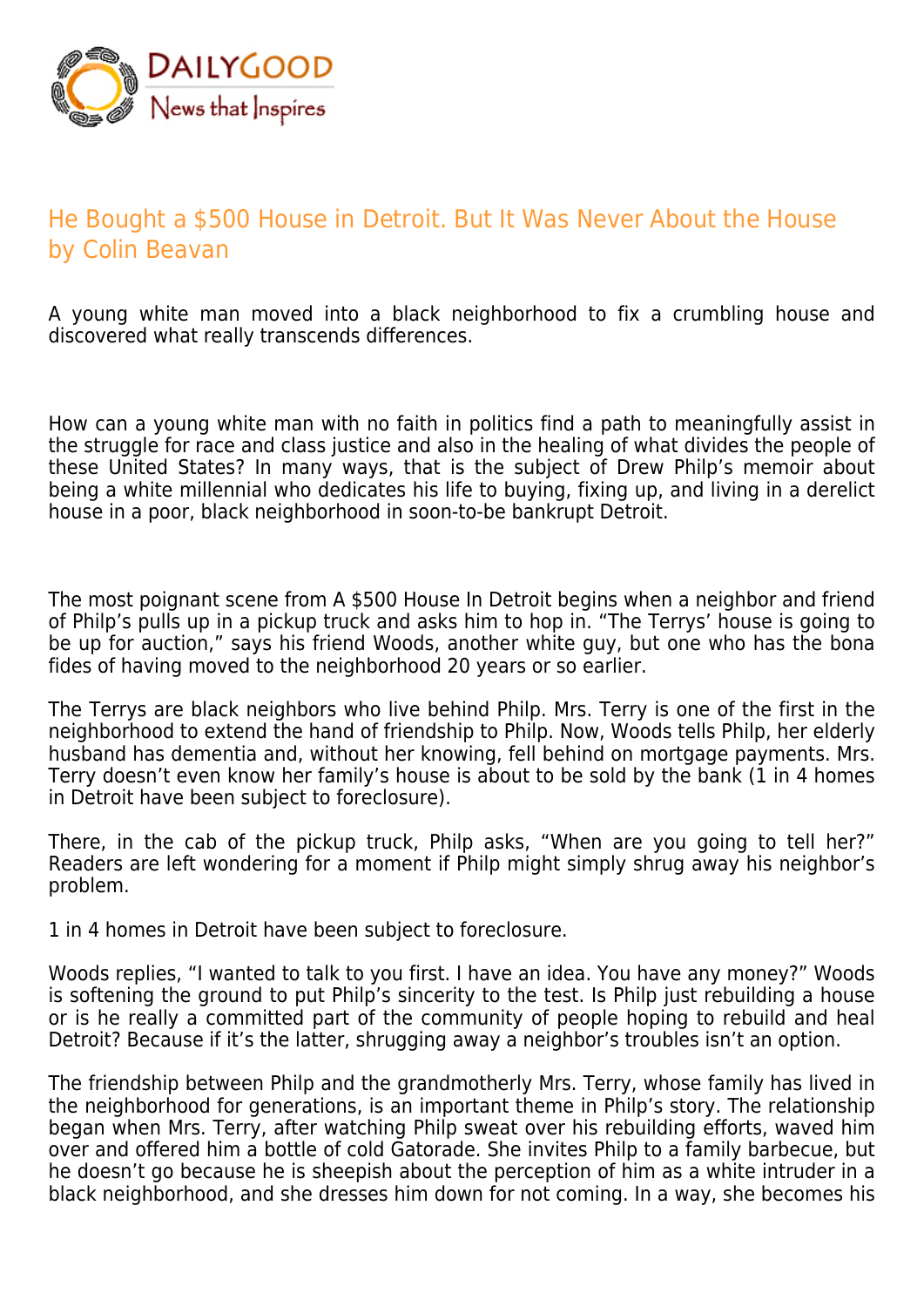neighborhood welcoming committee, and Philp soon becomes the only white person at her family gatherings.

Up until Philp learns about the foreclosure, his relationship with Mrs. Terry is simply a heartwarming story of the slow breaking-down of interpersonal obstacles of race and class between neighbors. Now, however, the question for Philp becomes whether he is really a neighbor in the "treat your neighbor as yourself" sense of the word or is just a white, liberal, do-gooder (more or less) poverty tourist?

"Politics wasn't going to fix things any longer."

To make the quandary worse, Philp is pretty cash-poor himself. He lives in the abandoned house he bought for \$500. It was filled with squatters' trash when he moved in, and, for a couple of years, he has survived without heat and running water as he worked odd jobs to make the money he needed to fix up the house.

What was he doing there? To be part of "the seed of something brand-new and revolutionary for urban areas," he writes. He reminds us of the decimation of Detroit, the loss of its democracy to state-appointed administrators, the draining away of its wealth from black residents and straight to white bankers.

Philp writes about how millennials had had their victory in the election of their man—Obama—"and he had let us down" (because, Philp writes, no one on the planet could undo what we had collectively done over the decades). "Politics wasn't going to fix things any longer. We'd have to do it ourselves."

Of course, that is not entirely true. Politics is part of the solution, but only part of the solution. Another part of the solution is how we choose to live as a culture. How we live as a culture is determined by the amalgamation of how we choose to live as individuals. And as an individual, Philp wanted to be part of the group of people trying to rebuild Detroit.

There is potential for all of us to meaningfully transform ourselves.

There are, of course, many books by black writers that are much more important and deserving of attention when it comes to the stories of lifting up black communities. But I don't think that's what Philp's book is about. It is about a white man trying to find a useful place in the interracial and inter-class and inter-ethnic and inter-gender and inter-sexuality struggle for justice, equity, and—yes—love.

After the first cold and broke winter in his unheated house, Philp realizes his goal wasn't to build a new house. It was to change himself by building a new house. "The goal wasn't to build a new city. It was to transform ourselves by building a new city."

It is the suggestion that there is potential for all of us to meaningfully transform ourselves that makes the moment of Woods pulling up to Philp's house and challenging him to forget about using his meager savings to fix his house and instead to use them to help Mrs. Terry so moving.

I won't spoil the ending for you. But I will tell you the why of what happens. What Philp does isn't because Philp is an idealistic young white guy who wants to work off his privilege-shame by helping black people. It is because after all those unheated winter days and all that work and all those barbecues and all that navigating of difference and finding of commonality, Philp and Mrs. Terry had become friends.